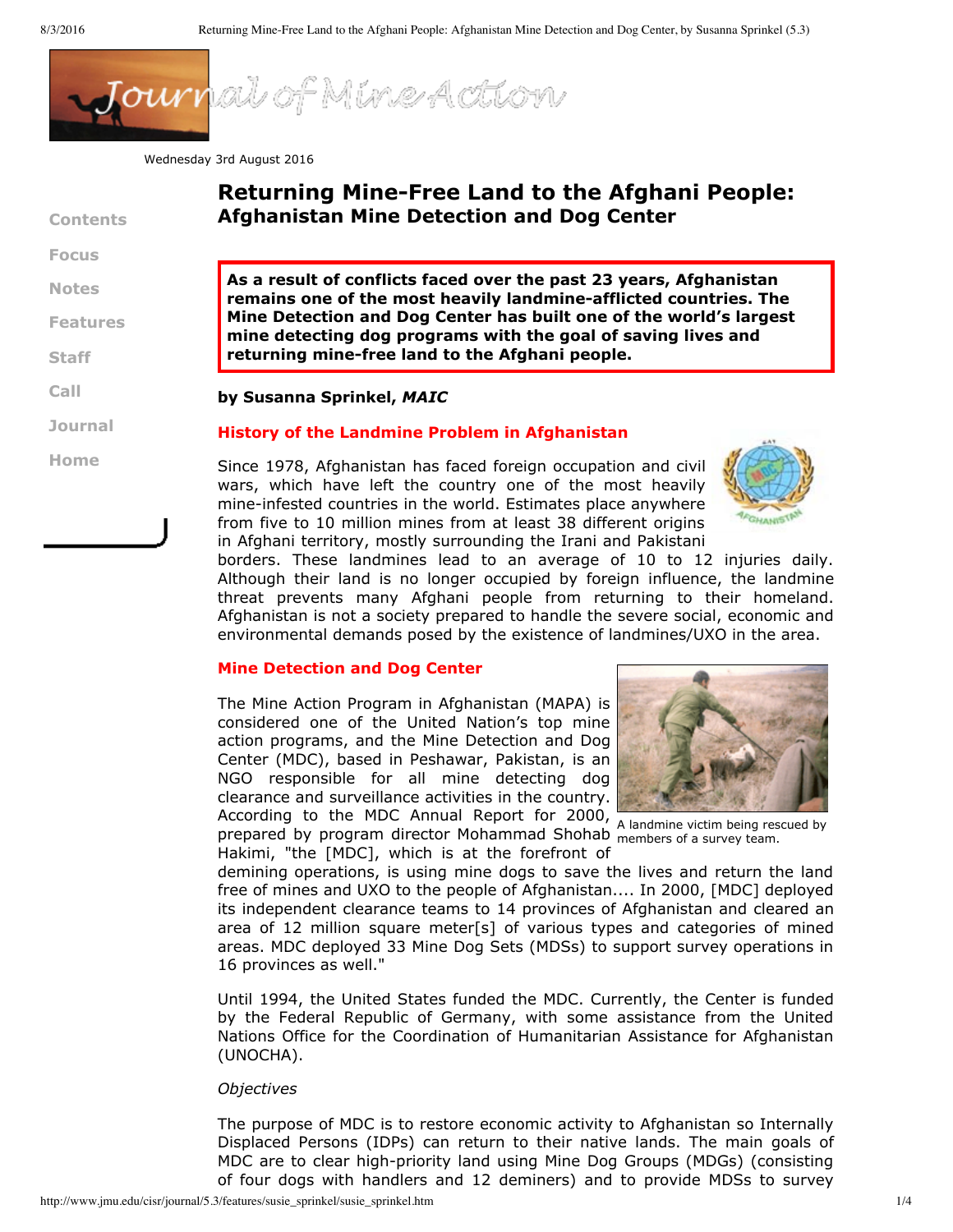teams. Additionally, the group aims to further develop a program for breeding mine dogs and to enhance the use of dogs in mine detection, with hopes of teaching other organizations effective mine dog training, clearance and surveying techniques.

#### *Clearance Activities*

When implementing activities, MDC follows the guidelines of the Mine Action Center for Afghanistan (MACA). In most cases, the MDGs concentrate on "clearance of roads, and mine fields containing 'minimum metal mines' (e.g., Type-72 mines, TC-6 and M-19) and low 'probability' mine fields." MDC is equipped to send a total of 17 MDGs (four in Central Afghanistan, four in the East, five in the South and four in the West).

In 2000, MDC located and eliminated 80 AP mines, 379 AT mines and 1,211 UXO, clearing 10.5 million square meters in Afghanistan. With an average of

4,000-6,000 square meters cleared daily, MDC has maintained "the highest clearance ratio among the Demining Agencies working for humanitarian mine clearance in Afghanistan." A lack of funds, which halted operations for two months, prevented the group from achieving their initial goal of 16.5 million square meters cleared. Additional financing from Germany allowed MDC to commence demining operations.



An MCPA survey team supported by mine detecting dogs stands ready

In addition to conducting a significant amount of <sup>for field deployment. c/o MCPA.</sup>

mine clearance, MDC provided 33 MDSs (15 in Central Afghanistan, four in the East and 14 in the South, which will also support the West) to assist the survey teams of various organizations. The purpose of the MDSs is to increase survey operations and to decrease the number of mine fields by pinpointing a twometer safety zone around suspected mine fields.

### *Training and Breeding Activities*

MDC bred 65 puppies in 2000, 20 of which were fully trained in order to replace older mine clearance dogs. They expect to breed 50 more in 2001. The remaining 45 puppies bred will continue Young Dog Training before undergoing evaluation in the field. Once a mine dog passes evaluation and is sent to a field site, it must undergo a series of Refresher Training exercises. 45 dogs displaying weakness in training activities were retired as a part of MDC's Dog Retirement Program. The dog handlers themselves must pass a series of Qualification Courses before entering the field; 16 new trainers qualified in 2000.

In addition to preparing the dogs for clearance and surveying activities, the Center has continued exploring mine dog technology advancements by conducting Mine Dog Trials with 74 dogs. These trials involve testing the dogs' effectiveness in soft land, sandy land, grassy land and hard land. The results of these studies showed the dogs to be least effective in hard land areas and most effective in sandy land areas (see Table 1 below); however, a significant difference between sandy lands and soft and grassy lands was not observed until tested with landmines residing 70 cm below the surface.

|     | <b>Result in Different Field Conditions</b><br><b>Depth</b> |                  |           |                                                     |                                     |  |  |
|-----|-------------------------------------------------------------|------------------|-----------|-----------------------------------------------------|-------------------------------------|--|--|
| S.# | οf<br>Mine                                                  | <b>Soft Land</b> |           | $\mid$ Sandy Land $\mid\mid$ Grassy Land $\mid\mid$ | $\ $ Hard $\ $<br>$ \mathsf{Land} $ |  |  |
|     | $10 \text{ cm}$                                             | l+100%           | $+100%$   | $ +100\%$                                           | $ 98\% $                            |  |  |
|     | $15 \text{ cm}$                                             | l+100%           | $ +100\%$ | H+100%                                              | 98%                                 |  |  |
|     | $20 \text{ cm}$                                             | l+100%           | $+100%$   | H+100%                                              | 91%                                 |  |  |
|     | $25 \text{ cm}$                                             | +100%            | $ +100\%$ | $ +100\%$                                           | 82%                                 |  |  |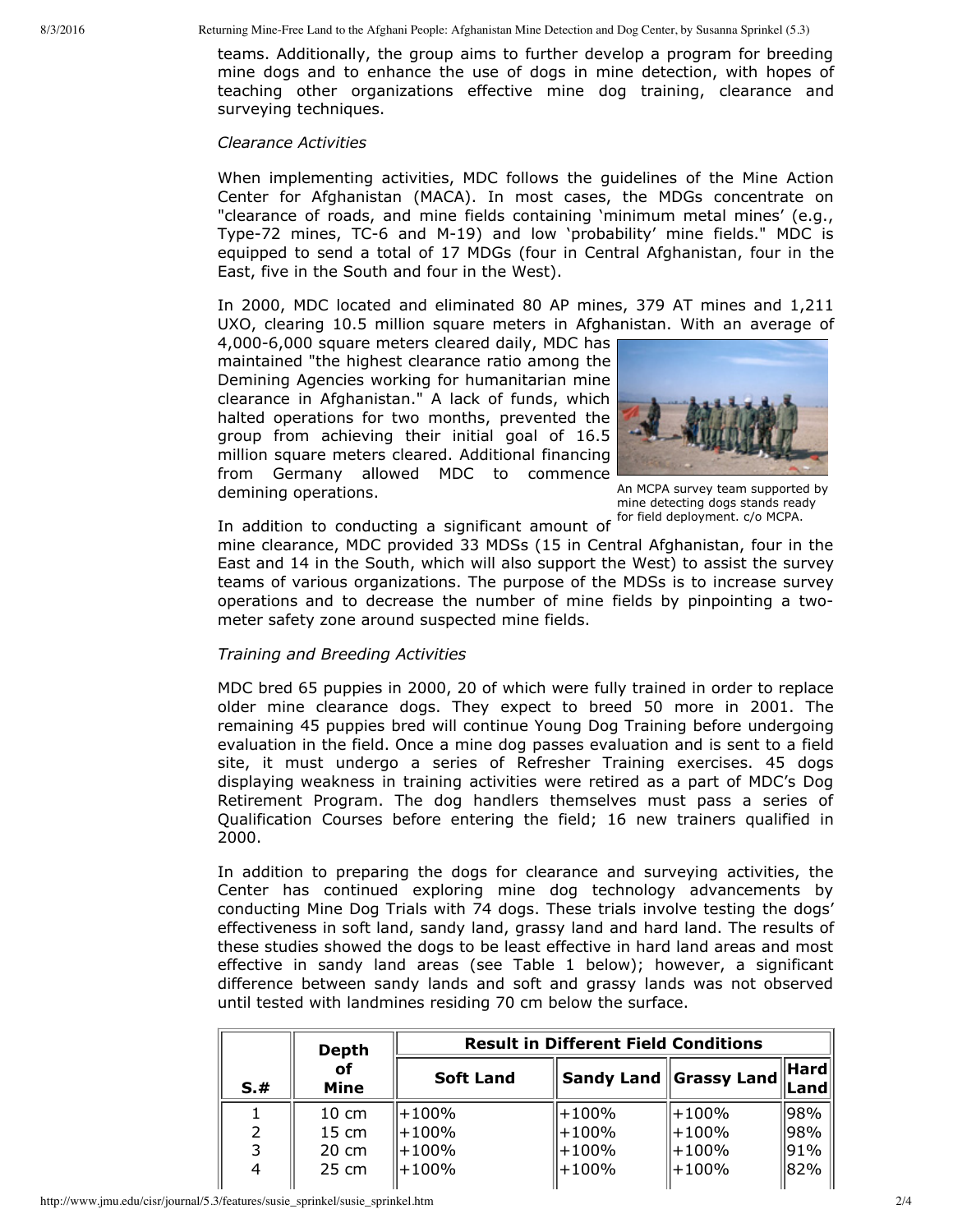8/3/2016 Returning Mine-Free Land to the Afghani People: Afghanistan Mine Detection and Dog Center, by Susanna Sprinkel (5.3)

| - | 30 cm | $\ +100\%$ | $  +100\%$ | $  +100\%$ | 180%         |
|---|-------|------------|------------|------------|--------------|
|   | 50 cm | 50%<br>╙┿  | 46.6%      | ∥46.6%     | ll30%        |
|   | 70 cm | $+11.2%$   | 15%        | .2%        | $\ 6.1\% \ $ |

### *Medical Care*

The MDC staff includes a veterinary department responsible for breeding and treating the puppies and mine dogs by shampooing them, vaccinating them, deworming them and providing them with medical care. In 2000, 25 dogs were put to sleep and 10 surgeries were performed. The Center also includes a medical support staff to care for the dog handlers and deminers. Six MDC personnel were killed in demining accidents, and 26 were injured in nondemining incidents (two of them died). This medical team also assists other local deminers and Afghani people. In 2000, the medical staff treated 27,500 patients (2,500 from demining organizations and 25,000 locals and IDPs).

### *Problems Faced in 2000*

The biggest problem that MDC faced in 2000 was the budget constraints that led to personnel waiting three months to be paid for their services from June through September. When the donor country (Germany) received this news, they supplied the proper funds, and MDC operations resumed. Another problem the Center faced was the condition of the dog gear, which was supposed to be replaced but was not received immediately. Once the teams received their gear, many pieces were absent. Additionally, three personnel (two dog handlers and one dog instructor) did not return from an Explore 2000 Exhibition in Germany, thus decreasing the Training Department staff.

# **This Year's Accomplishments**

So far this year (as of September 2001), MDC operations have been successful. Seventeen clearance teams in 13 Afghani provinces have cleared 4,594,523 m2 destroying at least 688 mines of diverse origins. As a result, MDC has already reached 70 percent of the goal set by MACA for 2001, and they expect to meet this goal by the end of the year. Additionally, 31 MDSs have surveyed 272,114 m2 and cleared 379,279 m2 of land (261,350 m2 boundary clearance and 117,909 m2 special task clearance). Most importantly, no mine-related accidents have occurred during MDC demining operations so far this year.

# *Mine Detection and Dog Center Annual Conference*

MDC held its annual seminar at their training camp in Kabul in January 2001. At this seminar, Program Director Mohammad Shohab Hakimi presented conference attendees with an overview of the previous years' accomplishments pointing out many improvements that will be made to the program as a result of newfound weaknesses. Hakimi also spoke to the workers, reminding them how significant their contributions are and commending them for the risks they take to save the lives of those around them. He also reminded MDG team leaders that they should always follow the standard demining operation procedures laid out by MACA in order to ensure their safety as well as the safety of local civilians. Finally, Hakimi announced the company's goal for 2001 and the overall plan for obtaining this goal.

Once Hakimi had finished addressing the crowd, UNOCHA program manager Richard Kelly recognized the MDC as the largest mine dog clearance program, which makes up nearly 50 percent of the 350 dogs serving landmine-infested countries around the world. Kelly also announced a proposal by the United Nations for a two-year study of mine dog clearance teams in Geneva and his hopes that the MDC will contribute to the study. Finally, the conference closed as Kelly distributed the certificates of program completion to new dog instructors and handlers.